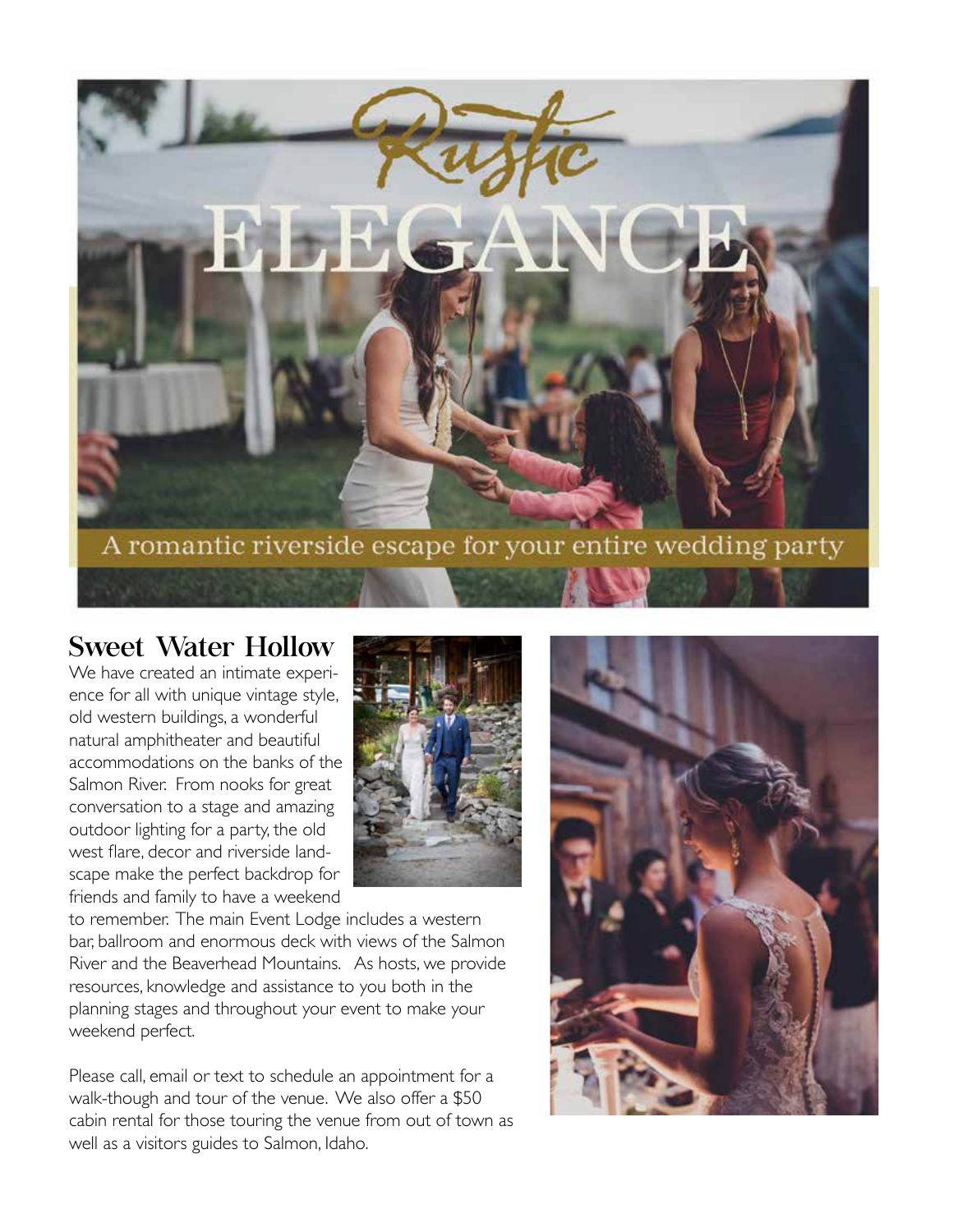### Complete Venue Amenities

#### **SWEET WATER LODGE:**

- Lounge & Ballroom with upright piano
- Oversized Deck facing the Beaverheads
- Bridal Shower & Dressing Room
- 2 Stunning ADA & 2 standard bathrooms
- Laundry Room access
- WiFi, Smart TV, Netflix
- Projector, Screen & Surround Sound indoors

#### **DINING, FOOD & BEVERAGE**

- Full Commercial Kitchen
- 6 burner gas stove/oven and fire suppresion
- Giant Cooler (Pizza Prep Station)
- Pans, Sheets, Cookware and Kitchen Utencils
- Blender, Cuisine Art, Grinder, SouVide, Crock Pot
- Rice Cooker,
- Coffe Bar
- Wine glasses, Pint Glasses, Pitchers, Dispensers
- Plates and Dinnerware for 250
- Use of kegerator on downstairs patio bar (3 taps)
- \*See kitchen inventory list for details.

#### **OUTDOOR GROUNDS, AMPHITHEATER**

- Covered Stage & Stairs (20x25 ft)
- Sound System: 3 lg quality speakers, 2 subs, sound board and mic.
- Beautiful Outdoor Edison Lighting Design
- Riverside Wedding Site and Rustic Arch
- White Special Event Tent (28x 26 ft)
- Mahogany, padded Event Chairs (225)
- Special Event Tables, circle (6ft) 18 tables
- Rectangular Tables 3 8ft, 6- 6ft tables
- 2 Outdoor Propane Heaters & Propane
- 4 Fire Pits and limited wood
- Games; Horse Shoes and Corn Hole







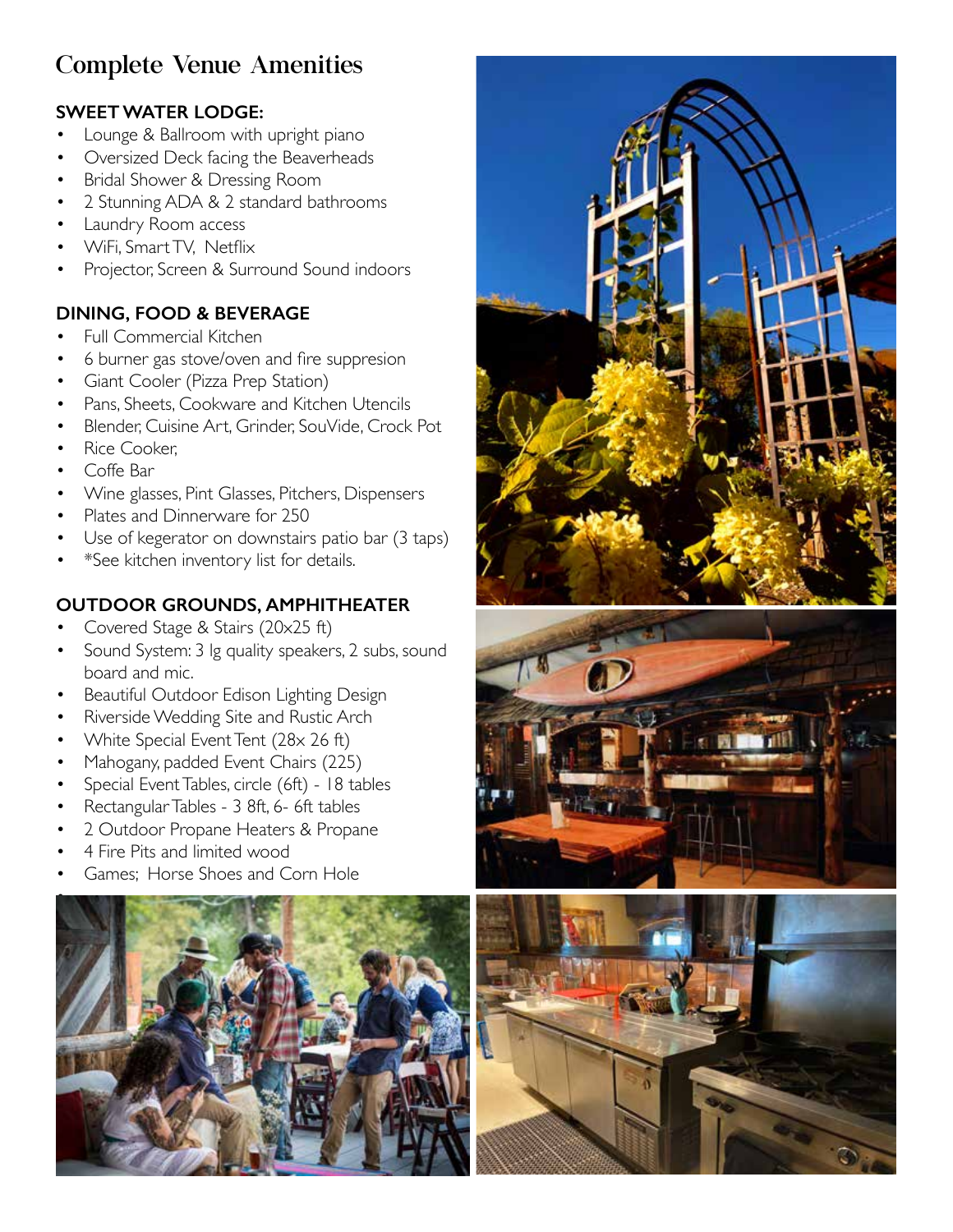### Upgrades

We are happy to offer additional services for those wishing to make their event a little less hands on...

#### **BARTENDERS & SERVERS**

- Full service professional bar tenders are available for hire. They show up early and set up the bar, and either close the bar or change the bar over to self serve at a predetermined time.
- Bartenders and servers are available for \$25/hr without tips.

#### **BEER & WINE ORDERS & BAR PREP**

- Please ask to see our list of beers and wine available to order. Our bulk pricing allows you to get a great deal on beer and wine of your choice and delivered right to the venue. Price varies.
- Bar Prep; We would be happy to set up a bar for you complete with 2 coolers full of ice for mixed drinks and icing down cans as well as hooking up kegs to kegerator available for use on lower patio and full array of bartender tools. . This service includes tablecloths, flowers arrangements and battery powered candles. \$150

### **CLEAN UP CREW \$300**

- Clean up staff will take care of your clean up responsibilities including putting away all tablecloths, tables and chairs to white cargo trailers.
- Restoring furniture to its prior arrangement
- Taking all trash to dumpster and dumping all aluminum recycling on north side of lodge.
- Put away all sound equipment.
- Washing dishes that have been stacked in kitchen.
- Cleaning downstairs bar area; rinsing coolers, wiping down kegerator, sweeping patio.

### **FLOWER ARRANGMENTS AT VENUE**

Small Package; \$300, Large Package: \$550 Local flowers are used to decorate specific sites including; Wedding Arch, Vintage Doors on Bridge & Bridge, Entrance Arch, Main Deck, Stairs & Ballroom.

### **OUTDOOR DANCE FLOOR \$500**

- 25x20 ft light gray faux wood dance foor
- Includes set-up and take down
- Not necessary but an option for those wanting to emphasize the dance floor space.





### **SPECIAL EVENT TENT \$400**

- 20×30 white canvas tent with lights
- Includes set-up and take down
- For weather challenged weekend rentals and large parties of 200+

#### **WOOD FIRED SAUNA \$100**

- Staff fires sauna based on requested time.
- Includes chopped wood and kindling
- Stocked with fresh towels and water
- Cool down/changing room at entrance.

### **KIDS SPLASH PARK \$100**

- For children 13 and under
- Great for entertaining many youngsters
- Easy set-up

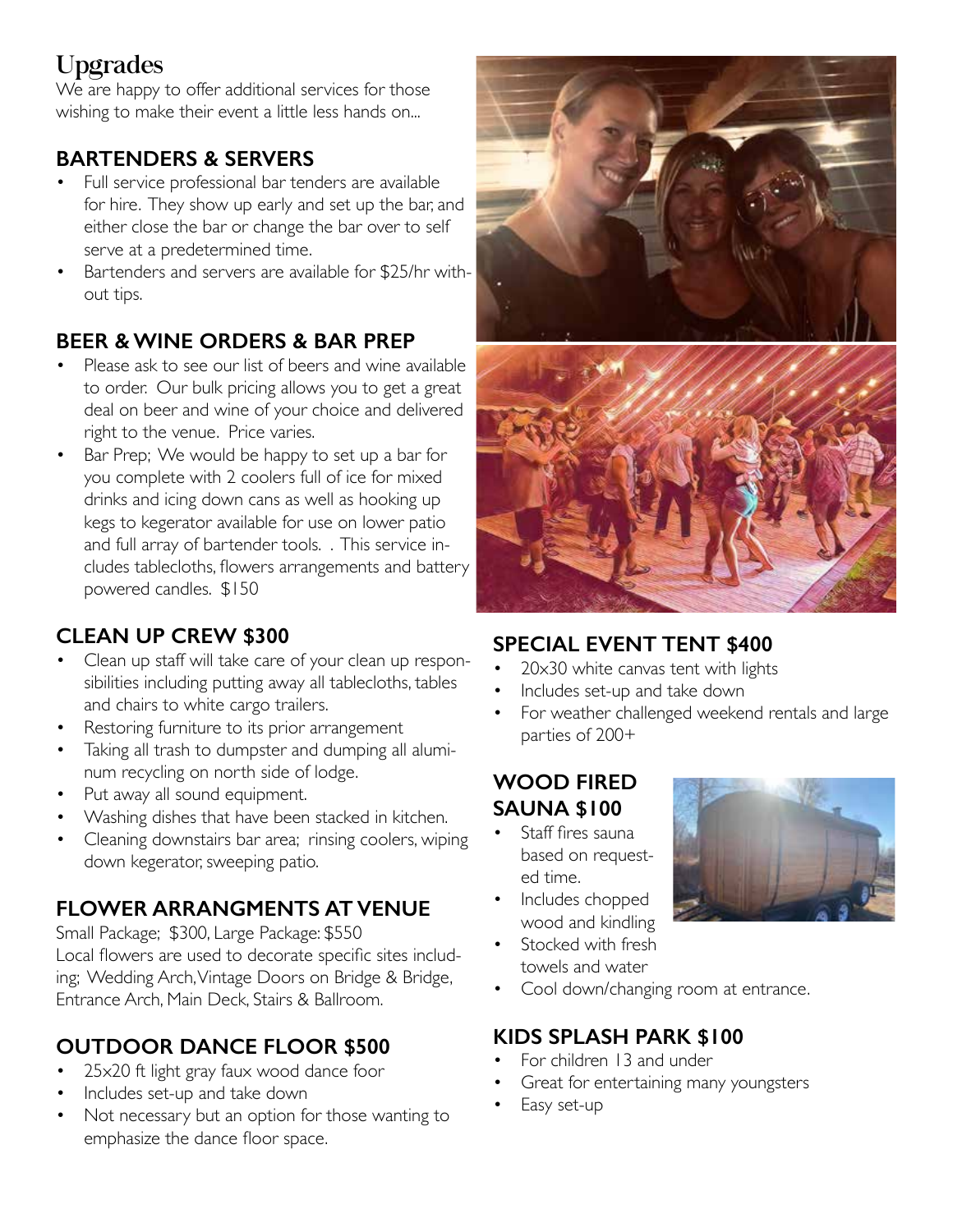## WEDDING SITES & DECOR

We have many sites that have been used for ceremonies and photo shoots based on the time of year, size and style of your wedding. We provide beautiful grounds, the resources and decor to not only make your weekend special but to make it your own style. We can offer our services in fresh and dried flowers throughout the venue but do not offer wedding planning. Please see our list of prefered vendors to find all the outside resources you will need to make your special event here at Sweet Water work seamlessly.

- Riverside Sand Island & Rustic Wedding Arch
- Rustic Stage
- Indoor Ballroom with Rustic Wedding Arch
- **Edison Lighting**
- Ballroom Chadelier
- Wedding Decor Closet with wire, twine and cutters.
- Drapery options include White Chiffon, White Silk, Ivory Linen. white lace and Fall Colors Synthetic.
- Vintage Metal Buckets, Vases & Decorative Trays
- Easels (large & small)
- Vases, Mason Jars and Ribbon for Centerpieces











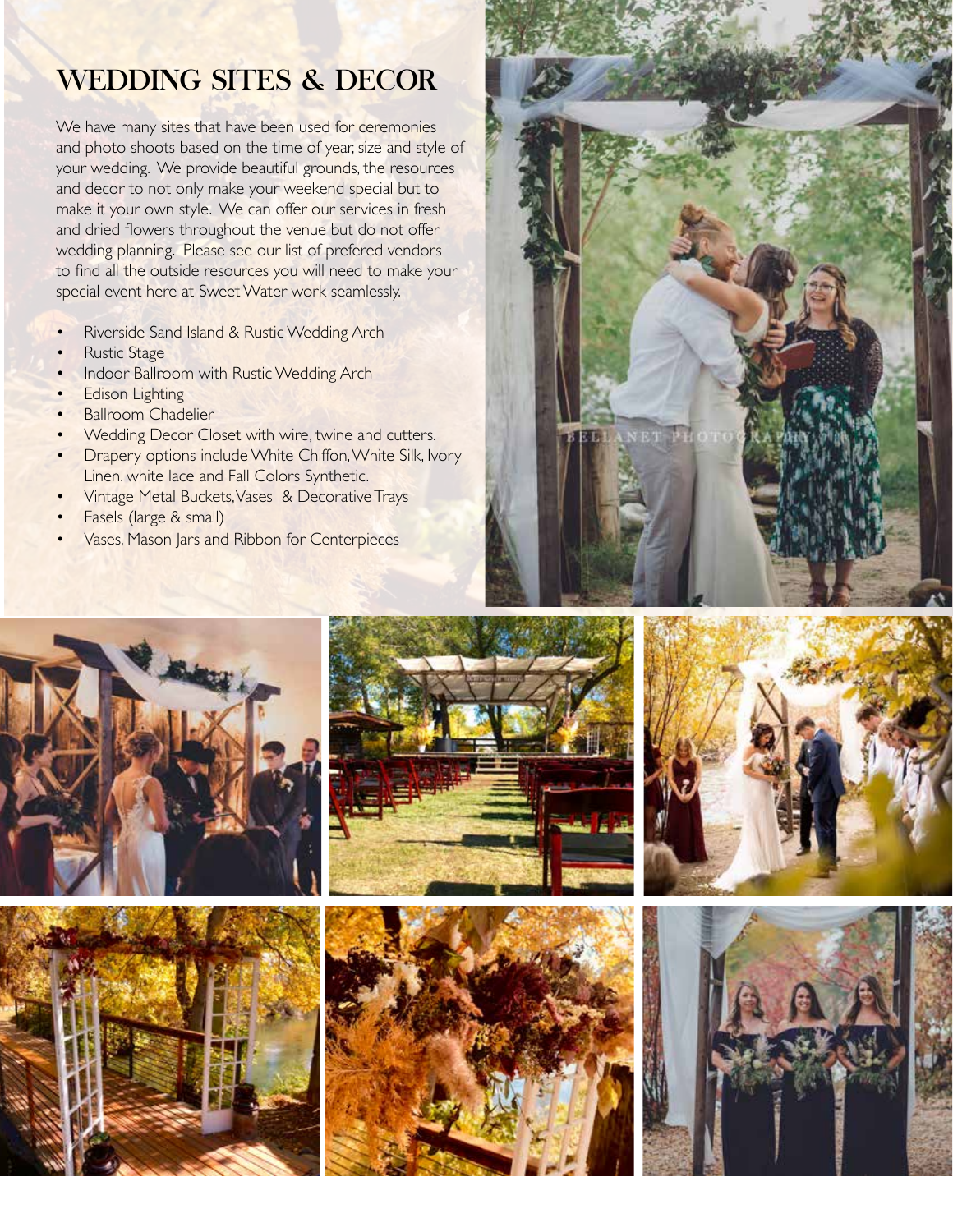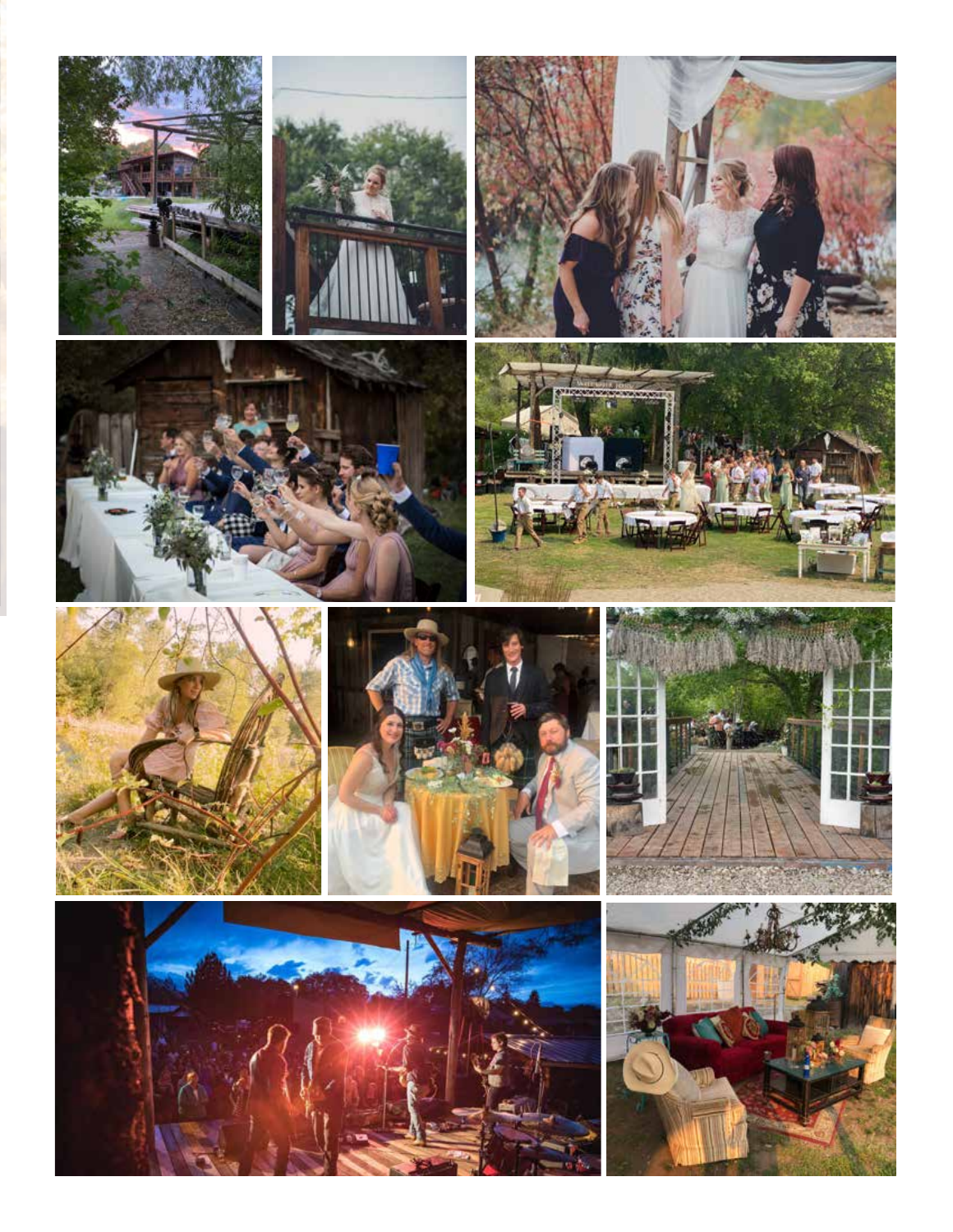# Onsite Accomodations



## A great location.

Part of what makes Sweet Water Hollow so convenient is the proximity to downtown, hotels and restaurants. We provide our own short list of prefered vendors, reccomendations for eating, shopping and getting outdoors. From hotsprings to antique shops to an amazing museum packed with antiquities, there is plenty to keep everyone entertained. Keeping your wedding party and guests close to the venue provides the added safety of being within walking distance after the big party.

## Your home for the weekend.

Providing lodging for some of your wedding party can be both a gift to your close friends and makes it much easier to spend more quality time with the ones your love. These lodging options are comfortable and unique with decor and amenities that feel like rustic royalty.

### The Bunkhouse.

The Bunkhouse is perfect for your bridesmades, your friends with children, your parents or your own wedding night suite. It offers privacy, convenience and comfort right onsite with its own coffee bar and full length mirrors for the big day.

- One luxury Queen Bed
- Full sized Pull-out Couch
- Private Shower & Bathroom
- Private Kitchenette w/Oven & Refrigerator
- Air Conditioning, Wood Stove, & Heaters
- Rustic Western Style
- Pet Friendly







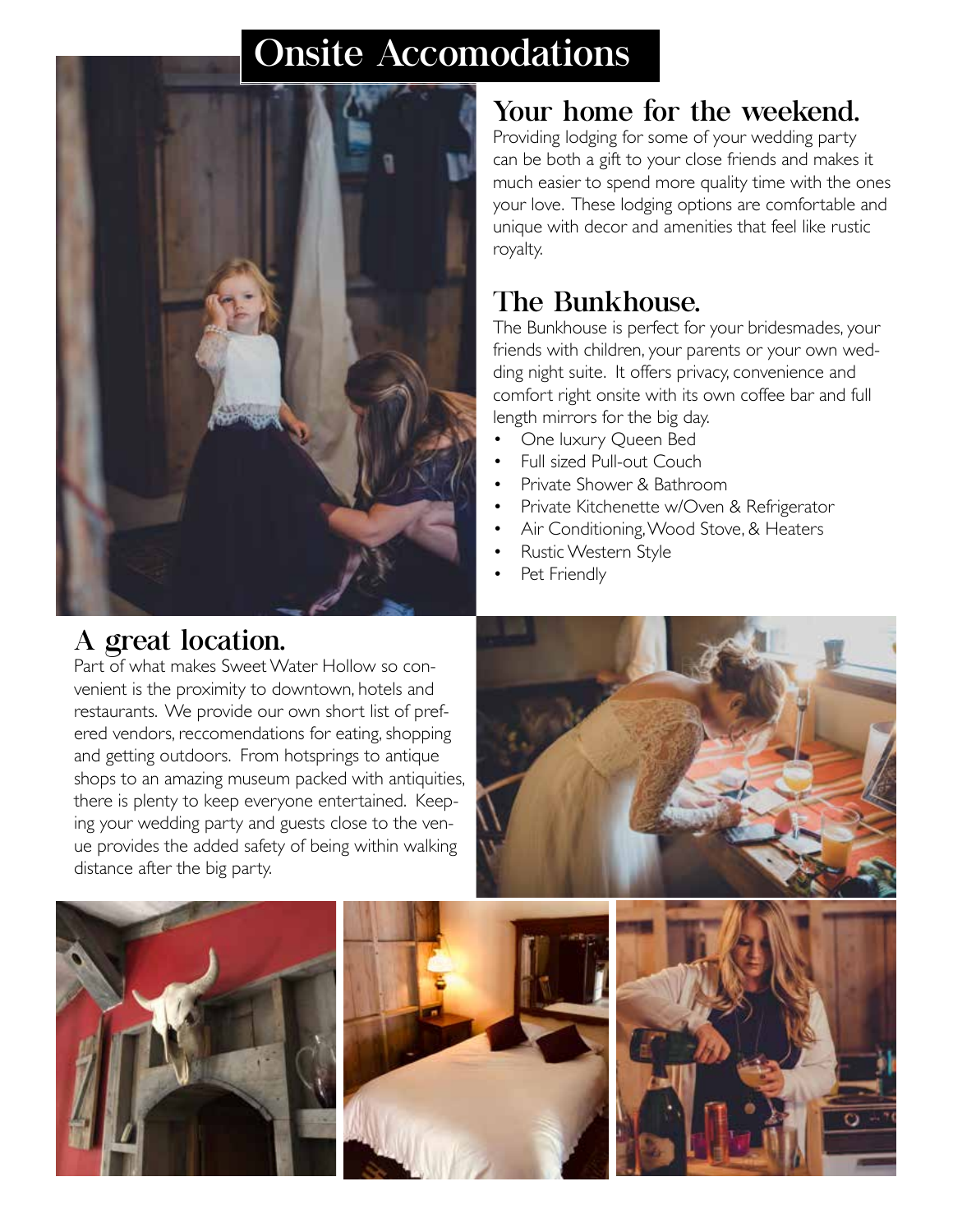

## The Riverside Cabanas.

Glamping on a whole new level, these wall tents are built on private decks next to the river and nestled between sandy holes, willow groves and flower gardens. . These cabanas

promise amazing sleeping to the sound of the river and an experience your guests won't forget.

- Queen beds in each cabana
- Private riverside lounge
- Solar lighting
- Water dispensors
- Small private coolers
- **Shared facilities in main lodge for** bathrooms and showers.
- Available May-October



### **CABINS**

These small cabins have a rustic and historical charm. High quality mattresses, privacy and the convenience of being onsite at the venue make these cabins a great option for guests. Available May-October.

## Historic Cabin

- Quality full mattress
- Power and heat
- Water dispensor and cooler
- Shared shower and bathroom facilities

## Speakesy Cabin

- Quality queen mattress
- Power and heat
- Water dispensor and cooler
- Shared bathroom and shower facilitites
- Located on main level near Bunkhouse Cabin
- Private off-highway parking